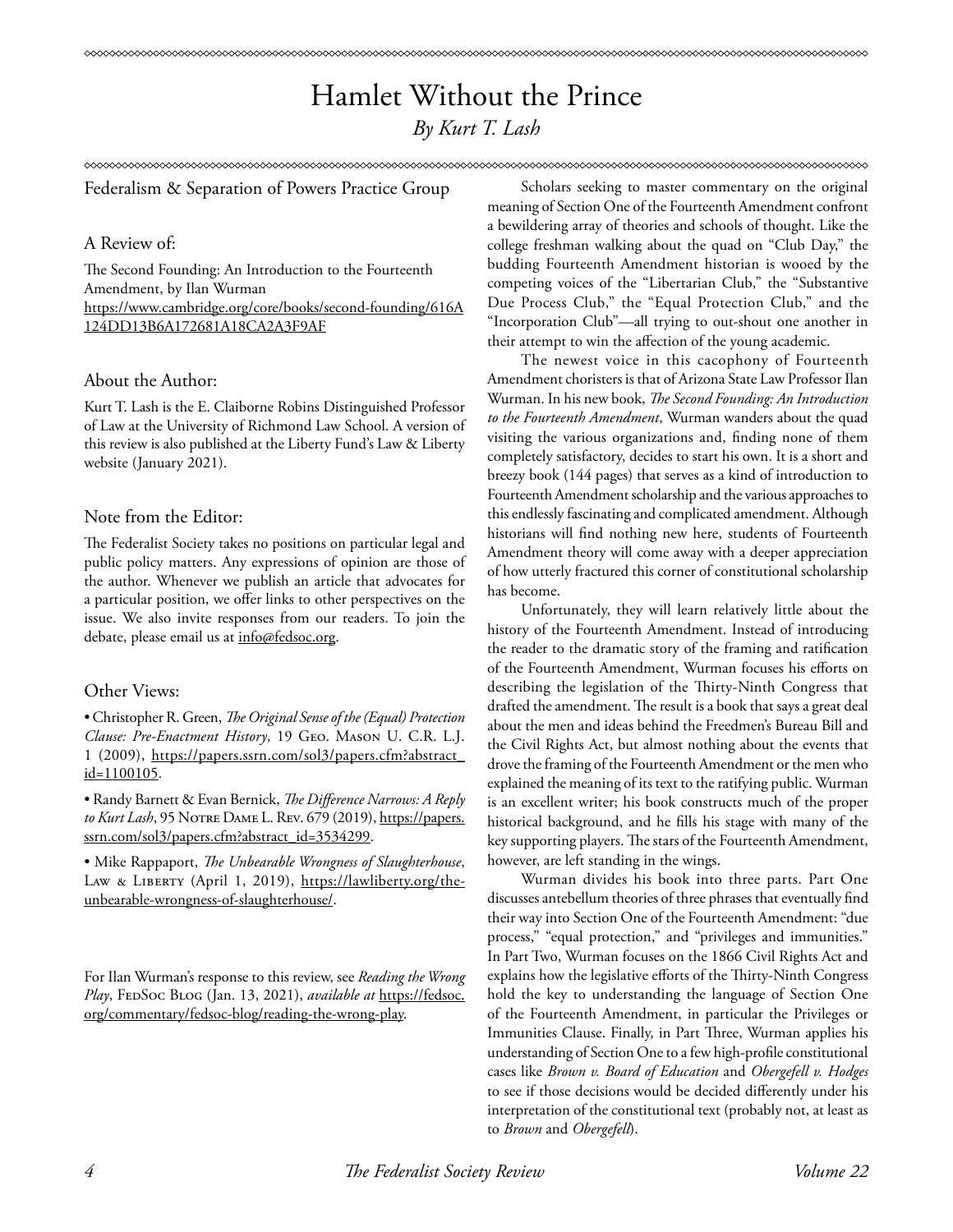Wurman's approach to the Due Process and Equal Protection Clauses echoes the work of other scholars. For example, he joins most contemporary scholars in rejecting the doctrine of "substantive due process" and adopts the procedural due process theories of Professors Nathan Chapman and Michael McConnell. Wurman also joins a growing number of scholars who read the Equal Protection Clause as a mandate for government *protection* of certain fundamental rights (credit here goes to the groundbreaking work of Chris Green).<sup>1</sup>

Wurman's more controversial position involves his reading of the Privileges or Immunities Clause. Unlike most contemporary constitutional scholars, Wurman rejects the idea that the Privileges or Immunities Clause "incorporates" the Bill of Rights against the states. Instead, Wurman reads this enigmatic text as a kind of equality provision where state citizens are guaranteed equal access to state-defined "privileges and immunities." Whether a state's citizens enjoy freedom of speech thus depends on state law, and not the federal Constitution.

Wurman arrives at his "equal state rights" reading of the Privileges or Immunities Clause by tying the meaning of the Clause to the legislative efforts of the Thirty-Ninth Congress, especially the Freedmen's Bureau Bill and the 1866 Civil Rights Act. The words "privileges" and "immunities" retained an antebellum equal rights connotation due to use in the "privileges and immunities" clause of Article IV. The "Privileges or Immunities Clause" of the Fourteenth Amendment simply transforms what had been the equal "privileges" of out-of-state citizens into to the equal "privileges" of in-state citizens.

Wurman is certainly right to claim that the Thirty-Ninth Congress was concerned about equal rights and the need to respond to the invidious southern "Black Codes." The issue, however, is whether in 1866 this was Congress's *only* concern. Determining the answer to that question requires expanding the scope of investigation beyond the legislative output of Lyman Trumbull's Senate Judiciary Committee, which produced the Freedmen's Bureau Bill and Civil Rights Act. It turns out that other members, and other committees, had much more on their minds than just the eradication of discriminatory codes.

Moments after the clerk gaveled the Thirty-Ninth Congress into session in early December 1865, Congress appointed a Joint Committee on Reconstruction.<sup>2</sup> The committee's job was to consider when, and under what conditions, representatives of the former rebel states would be allowed to return to the seats they had vacated four years earlier. This Joint Committee—whose key members included Pennsylvania Representative Thaddeus Stevens, Ohio Representative John Bingham, and Michigan Senator Jacob Howard—immediately went to work drafting and proposing

amendments to the Constitution that had to be in place before Congress could safely readmit the southern states.

According to Thaddeus Stevens, the committee's most important task was to draft an amendment that would prevent the southern states from enjoying the windfall of increased representation due to the passage of the Thirteenth Amendment.<sup>3</sup> Slavery having been abolished, each freedman now counted as a full five-fifths of a person (instead of three-fifths as under the original Constitution). Unless Congress acted, southern Democrats would return with more political power than they enjoyed prior to the Civil War and potentially derail the entire project of congressional Reconstruction.

To prevent this, the Joint Committee proposed an amendment preventing the freedmen in a particular state from being counted for purposes of representation unless the state granted freedmen the vote. The committee also proposed an amendment authored by John Bingham empowering Congress to enforce the rights of national citizenship and the equal due process rights of all persons. According to Bingham, his amendment was "simply a proposition to arm the Congress of the United States, by the consent of the people of the United States, with the power to enforce the bill of rights as it stands in the Constitution to-day."4

Both proposals fell in a withering crossfire of criticism from conservative Republicans who believed the proposals went too far and radical Republicans who believed they did not go far enough.<sup>5</sup> The Joint Committee was forced to go back to the drawing board and rethink its constitutional strategy.

Meanwhile, an entirely different committee, the Senate Judiciary Committee chaired by Lyman Trumbull, proposed the 1866 Freedmen's Bureau Bill and Civil Rights Act.<sup>6</sup> Trumbull insisted that these anti-discrimination statutes were authorized by Section Two of the Thirteenth Amendment. When challenged on that point by more moderate Republicans, supporters responded that the acts also could be viewed as enforcing rights covered by the Due Process Clause of the Fifth Amendment. This latter claim prompted an immediate objection by Joint Committee member John Bingham, who insisted that Congress currently lacked the authority to enforce the Bill of Rights. Enforcing the provisions of the 1791 amendments would have to wait until the passage of his proposed constitutional amendment.7

Trumbull pushed through his bills anyway. After Congress failed to override President Andrew Johnson's veto of the Freedmen's Bureau Bill, the Senate voted to retroactively exclude New Jersey Senator John Stockton.8 This allowed Congress to override Johnson's veto of the Civil Rights Act by a single vote. When it did so, some members thought the act was enforcing the Thirteenth Amendment, others the Due Process Clause, others the Republican Guarantee Clause, and still others neither knew

<sup>1</sup> Christopher R. Green, *The Original Sense of the (Equal) Protection Clause: Pre-Enactment History*, 19 Geo. Mason U. C.R. L.J. 1 (2009).

<sup>2</sup> Much of the account that follows is taken from the documents and introductory notes in KURT T. LASH, THE RECONSTRUCTION Amendments: Essential Documents (U. Chicago Press, forthcoming 2021), *available at* https://amzn.to/3aDvdFi. *See* Volume 2, 1A: Drafting the Fourteenth Amendment, *id*. at 5, 20 (collecting and introducing original historical documents relating to the drafting and ratification of the Fourteenth and Fifteenth Amendments).

<sup>3</sup> *Id*. at 160.

<sup>4</sup> *Id*. at 43, 109.

<sup>5</sup> *See id*. at 108 (Bingham's bill), 133 (apportionment bill).

<sup>6</sup> *Id*. at 35.

<sup>7</sup> *Id*. at 135 (opposition by John Bingham)

<sup>8</sup> *Id*. at 146.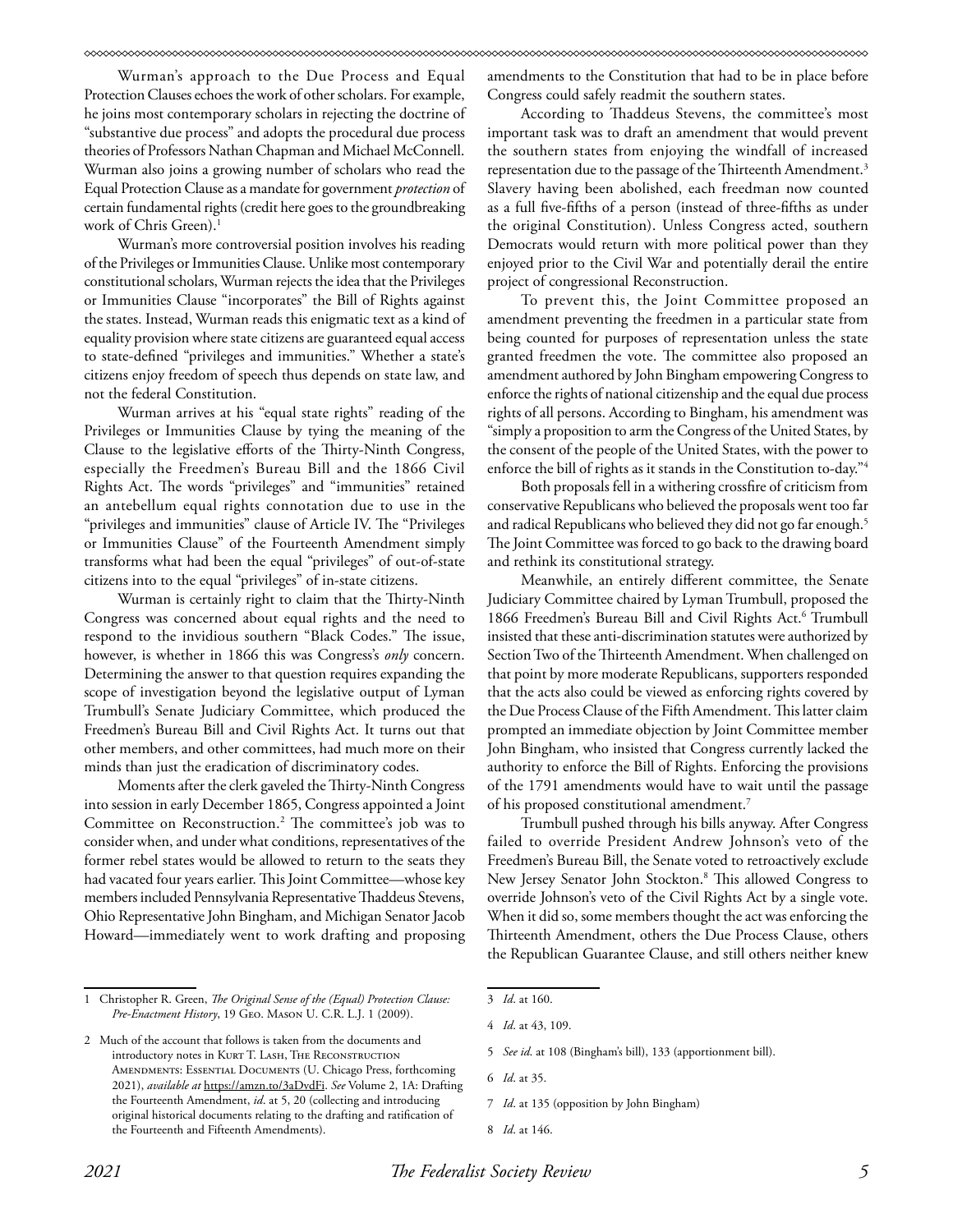nor cared but were content to leave the issue of constitutionality to the Supreme Court.

Meanwhile, the Joint Committee remained focused on its central goal of framing and submitting constitutional amendments. At the suggestion of Thaddeus Stevens, the committee ultimately decided to bundle together a variety of its previous proposals and submit them as a single five-sectioned amendment.9 Section One of this proposed amendment contained Bingham's revised version of his original individual rights amendment, while Section Two addressed the problem of the political power of returning southern states by reducing the representation of any state that continued to deny the franchise to qualified black males.

The bundling strategy worked. In his speech introducing the amendment to the Senate, Joint Committee member Jacob Howard explained that Section One's Due Process and Equal Protection Clauses would prevent the enactment of racially discriminatory "codes," while the Privileges or Immunities Clause would protect constitutionally enumerated rights such as those listed in the first eight amendments.10 Howard thus expressly echoed what John Bingham had previously (and repeatedly) announced: Section One would enforce the Bill of Rights against the states.

Surprisingly, none of this history about the framing of the Fourteenth Amendment is in Wurman's "Introduction to the Fourteenth Amendment." His chapter specifically titled "The Fourteenth Amendment" focuses instead on the 1866 Civil Rights Act and the legislative efforts of the Thirty-Ninth Congress. It contains nothing at all about the Joint Committee's early versions of the Fourteenth Amendment's various sections, the accompanying legislative debates, the committee's decision to combine the various provisions into a single amendment, or the most influential speeches regarding the meaning of the proposed amendment by John Bingham and Jacob Howard.

Perhaps conscious of his omission, early in his book Wurman assures his readers that there is little reason to explore the amendment's legislative history. After all, a "casual perusal of the debates of 1866" reveals nothing more than "a Babel of opinion" and "political chaos."11 Nor should readers put too much stock in a "single statement" from Jacob Howard or "a few stray and ambiguous statements by Representative Bingham."12

I am not quite sure how one "casually peruses" over six thousand pages of speeches and debates in the Congressional Globe (not including the appendixes). As for Wurman's dismissal of Jacob Howard's "single statement," that single speech was reprinted in newspapers across the United States and was so influential that some commentators actually nicknamed the proposed Fourteenth Amendment the "Howard Amendment." As a self-identified originalist, Wurman should view Howard's influential public description of the Fourteenth Amendment

12 *Id*.

as exactly the kind of evidence that public meaning originalists hope to find.

Most problematic, however, is Wurman's dismissal of Joint Committee member John Bingham. There is no single individual more important to the history of the Fourteenth Amendment. The Ohio Representative authored the Privileges or Immunities Clause along with the Due Process and Equal Protection Clauses. Bingham also secured the amendment's ratification by leading Congress to pass the Reconstruction Acts, which ensured that southern freedmen would be allowed to vote on the proposed amendment. No one did more for, or spoke more about, the Fourteenth Amendment during its framing and ratification, and Bingham's words were reproduced and distributed in newspapers across the country throughout the debates of the Thirty-Ninth Congress.

For theorists like Wurman who reject the incorporation of the Bill of Rights, Bingham's speeches in the Thirty-Ninth Congress (and afterward) present a major stumbling block. From the opening weeks of the Thirty-Ninth Congress and throughout the rest of the session, Bingham repeatedly declared his efforts were directed at passing an amendment that would enforce the Bill of Rights against the states. In a single speech in February 1866, Bingham expressly refers to the Bill of Rights more than a dozen times.

Towards the end of his book, Wurman briefly notes Bingham's references to the Bill of Rights, but he dismisses their relevance since "Bingham may not have been referring to the Bill of Rights as we understand it today."13 According to Wurman, "recent scholarship show[s] that the term 'bill of rights' was not used as a term of art for the first eight Amendments to the U.S. Constitution until well after the Civil War."

This canard about nineteenth century references to the Bill of Rights has been floating around in various corners of Fourteenth Amendment scholarship for a few years now. It was first suggested in a speech by Pauline Maier, then amplified by Gerard Magliocca, and recently treated as established fact by libertarian theorists like Randy Barnett and Evan Bernick. These revisionists claim that the term "bill of rights" was not commonly used as a reference to the 1791 amendments until the twentieth century.14 Prior to that time, references to the nation's "bill of

<sup>9</sup> *Id*. at 152.

<sup>10</sup> *Id*. at 185.

<sup>11</sup> Ilan Wurman, The Second Founding: An Introduction to the FOURTEENTH AMENDMENT 5 (2020).

<sup>13</sup> Wurman, *supra* note 11, at 111.

<sup>14</sup> *Id*. ("[T]he term 'bill of rights' was not used as a term of art for the first eight Amendments to the U.S. Constitution until well after the Civil War."); GERARD N. MAGLIOCCA, THE HEART OF THE CONSTITUTION: How the Bill of Rights Became the Bill of Rights 6 (2018) ("The belief that the first ten amendments are the bill of rights did not become dominant until the twentieth century."); Randy Barnett & Evan Bernick, *The Difference Narrows: A Reply to Kurt Lash*, 95 Notre Dame L. Rev. 679, 697 (2019) ("[N]o one [at the time of Reconstruction] necessarily meant what we mean today when speaking of 'the Bill of Rights.'"); Michael J. Douma, *How the First Ten Amendments Became the Bill of Rights*, 15 Geo. J.L. & Pub. Pol'y 593, 609–11 (2017) (claiming that the term "Bill of Rights" was not defined as the first ten amendments prior to the late 1920s and early 1930s); Pauline Maier, *The Strange History of the Bill of Rights*, 15 Geo. J.L. & Pub. Pol'y 497, 506–11 (2017) (arguing that "Bill of Rights" did not take on its current meaning as a reference to the 1791 amendments until the 1930s).